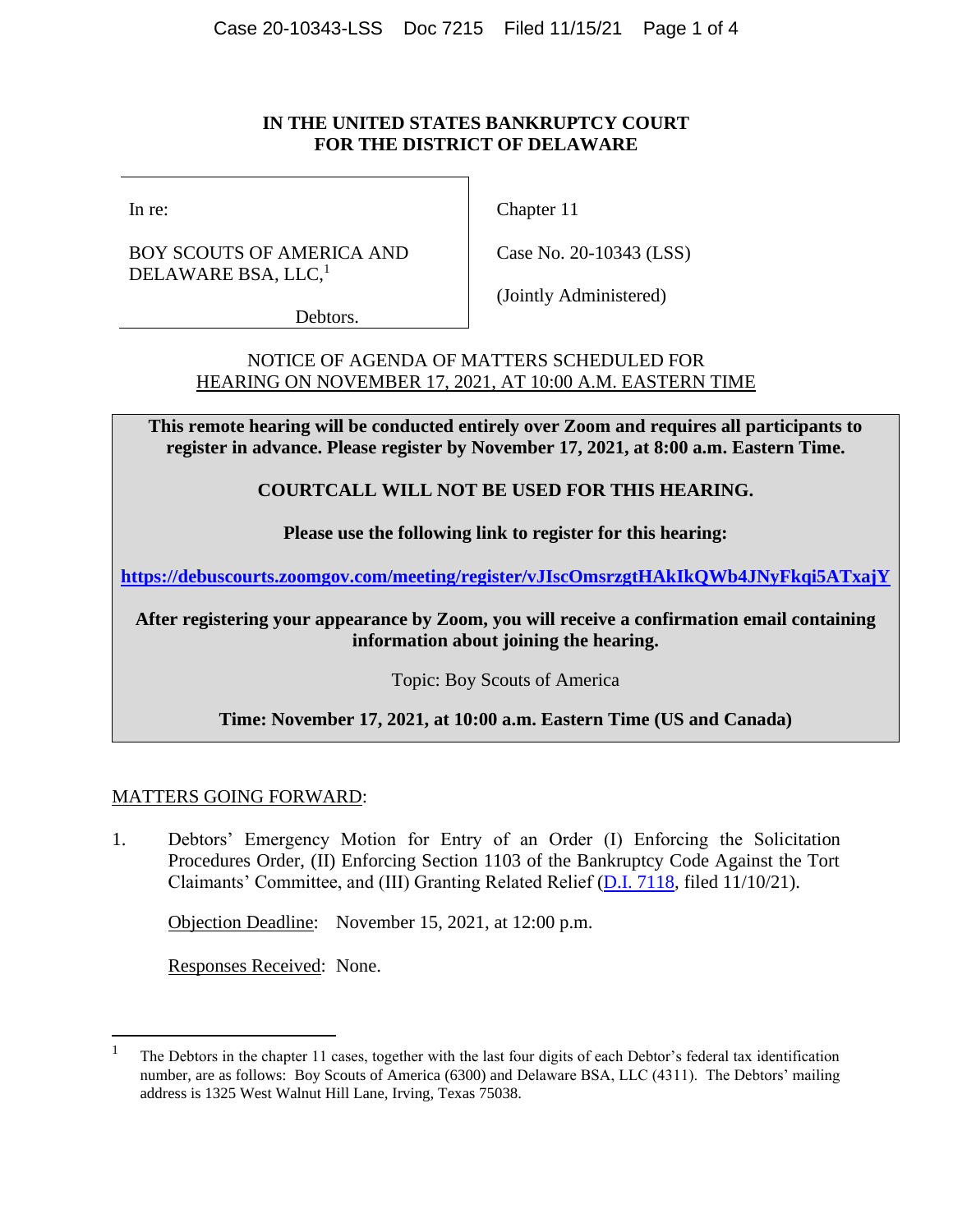# Related Pleadings:

- a) Declaration of Blair M. Warner in Support of Debtors' Emergency Motion for Entry of an Order (I) Enforcing the Solicitation Procedures Order, (II) Enforcing Section 1103 of the Bankruptcy Code Against the Tort Claimants' Committee, and (III) Granting Related Relief [\(D.I. 7119,](https://ecf.deb.uscourts.gov/doc1/042020123403) filed 11/10/21);
- b) Joinder of the Coalition of Abused Scouts for Justice to Debtors' Emergency Motion for Entry of an Order (I) Enforcing the Solicitation Procedures Order, (II) Enforcing Section 1103 of the Bankruptcy Code Against the Tort Claimants' Committee, and (III) Granting Related Relief [\(D.I. 7120,](https://ecf.deb.uscourts.gov/doc1/042020123432) filed 11/10/21);
- c) [SEALED] Letter to the Honorable Chief Judge Laurie Selber Silverstein from Pro Se party re: voting influence (D.I. 7123, filed 11/09/21); and
- d) [REDACTED] Letter to the Honorable Chief Judge Laurie Selber Silverstein from Pro Se party re: voting influence [\(D.I. 7124,](https://ecf.deb.uscourts.gov/doc1/042020123483) filed 11/09/21).

Status: This matter is going forward as a status conference. The Debtors, the TCC, the Coalition, and certain other parties have agreed on the terms of an interim order providing certain specified relief in accordance with this matter and plan to present the proposed interim order and further update the Court on status and potential next steps at the hearing.

2. Letter to the Honorable Chief Judge Laurie Selber Silverstein from Tancred Schiavoni Seeking an Order Compelling Timothy Kosnoff to Comply with Subpoena [\(D.I. 7149,](https://ecf.deb.uscourts.gov/doc1/042020125675) filed 11/11/21).

Objection Deadline: None.

Responses Received:

a) Letter to the Honorable Chief Judge Laurie Selber Silverstein in Opposition to Century Indemnity Company's Letter dated November 10, 2021 to Seek Enforcement of a Subpoena [\(D.I. 7153,](https://ecf.deb.uscourts.gov/doc1/042020126486) filed 11/11/21).

Related Pleadings:

- a) Declaration of Lauren Casale in Support of Century's Motion to Compel Timothy Kosnoff [\(D.I. 7150,](https://ecf.deb.uscourts.gov/doc1/042020125678) filed 11/11/21);
- b) Letter to the Honorable Chief Judge Laurie Selber Silverstein in Reply and Further Support of Century's Motion to Compel Timothy Kosnoff [\(D.I. 7169,](https://ecf.deb.uscourts.gov/doc1/042020126809) filed 11/11/21);
- c) Declaration of Shawn Tippet in Further Support of Century's Motion to Compel Timothy Kosnoff [\(D.I. 7170,](https://ecf.deb.uscourts.gov/doc1/042020126813) filed 11/11/21);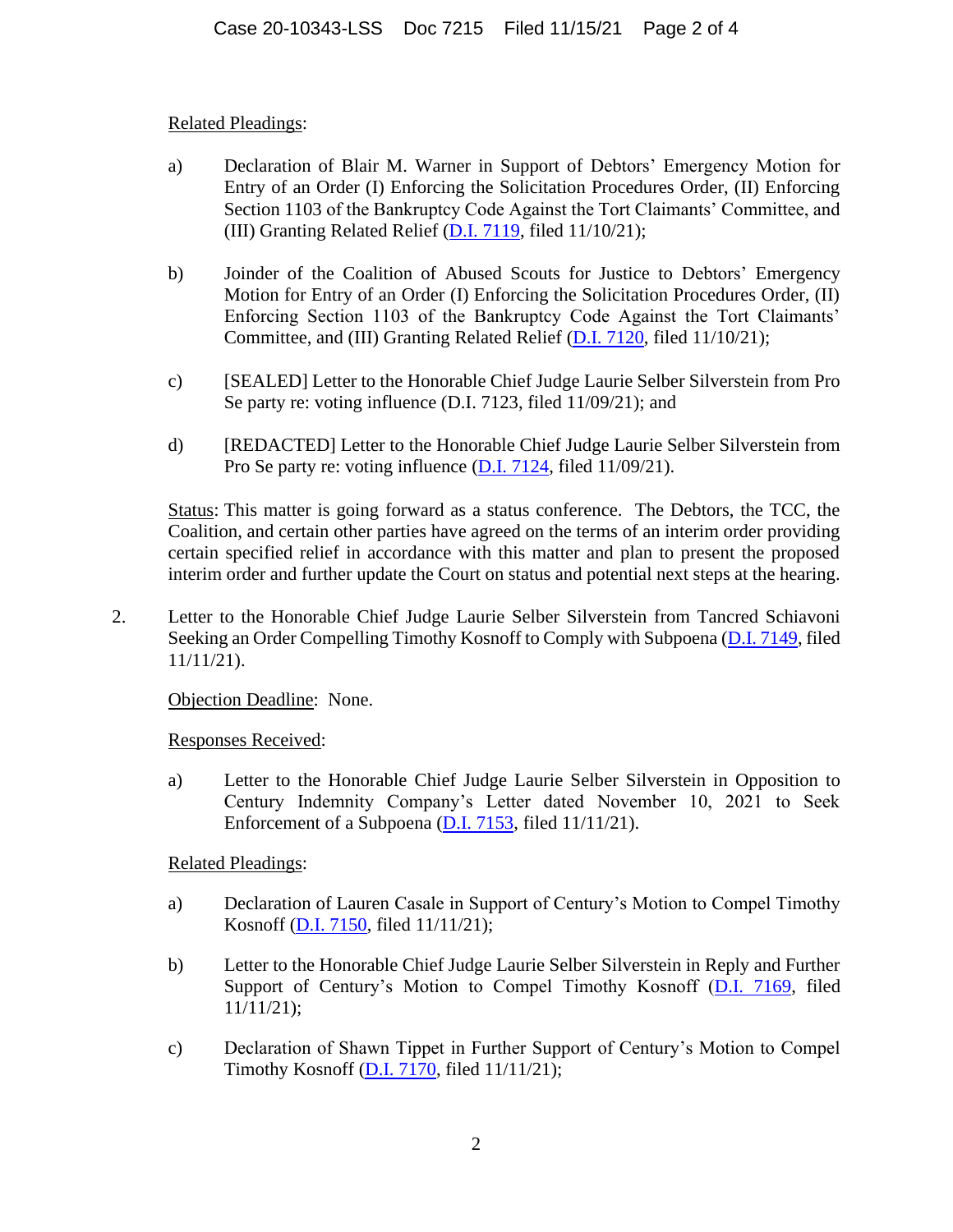- d) Notice of Oral Deposition of Timothy Kosnoff Pursuant to Federal Rule of Civil Procedure  $30(b)(1)$  [\(D.I. 7199,](https://ecf.deb.uscourts.gov/doc1/042020129544) filed 11/13/21); and
- e) Amended Notice of Oral Deposition of Timothy Kosnoff Pursuant to Federal Rule of Civil Procedure 30(b)(1) [\(D.I. 7211,](https://ecf.deb.uscourts.gov/doc1/042020130140) filed 11/15/21).

Status: This matter is going forward.

*Remainder of page intentionally left blank.*